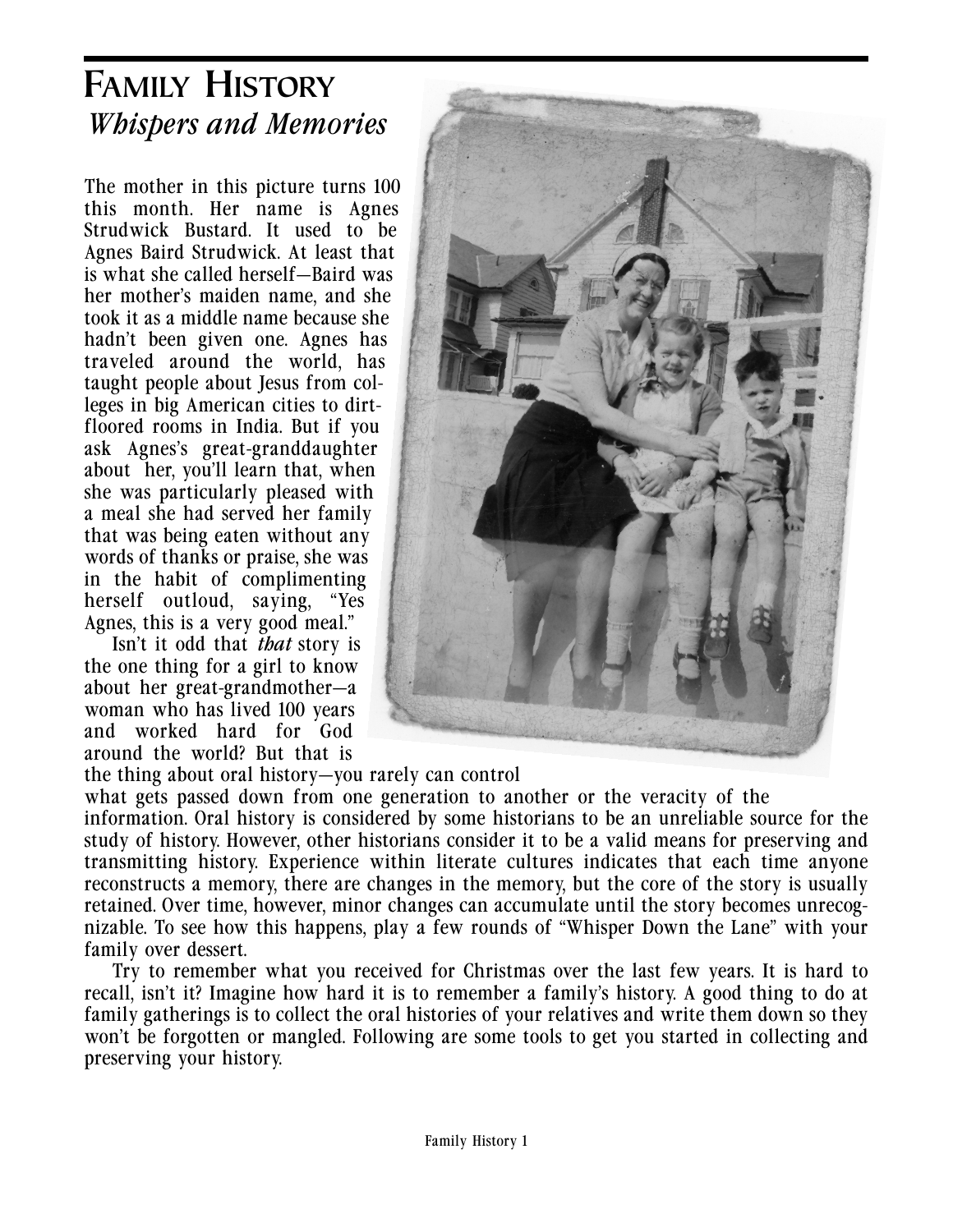## **FAMILY HISTORY** *Mini-Memoir*

To get into practice for recording family history, you can begin with a mini-memoir. A memoir is a piece of autobiographical writing, usually shorter than an autobiography. The memoir, especially as it is being used in publishing today, often tries to capture certain highlights or meaningful moments in one's past, often including a contemplation of the meaning of that event at the time of the writing of the memoir. They are full length books, but the scope of time is brief compared to an entire life and all the events of that life. You might feel like no one would ever want to read about you, but this is not true. If you write your memoirs well, they might become a family heirloom.

Use the next page to write out your mini-memoir. Draw a picture from the event in the old photo frame. Remember, a memoir focuses on a limited time period, place or event, and maintains a first person point of view.

#### *Brainstorming*

List events in your life you would like to write a short account about.

### *Getting Picky*

After selecting an event from the list above, list details about the event: people, weather, time of year, objects important in the event, smells, sounds, and yucky parts.

#### *Organize the Event*

Rearrange the details above to make sense and to give your story order and flow.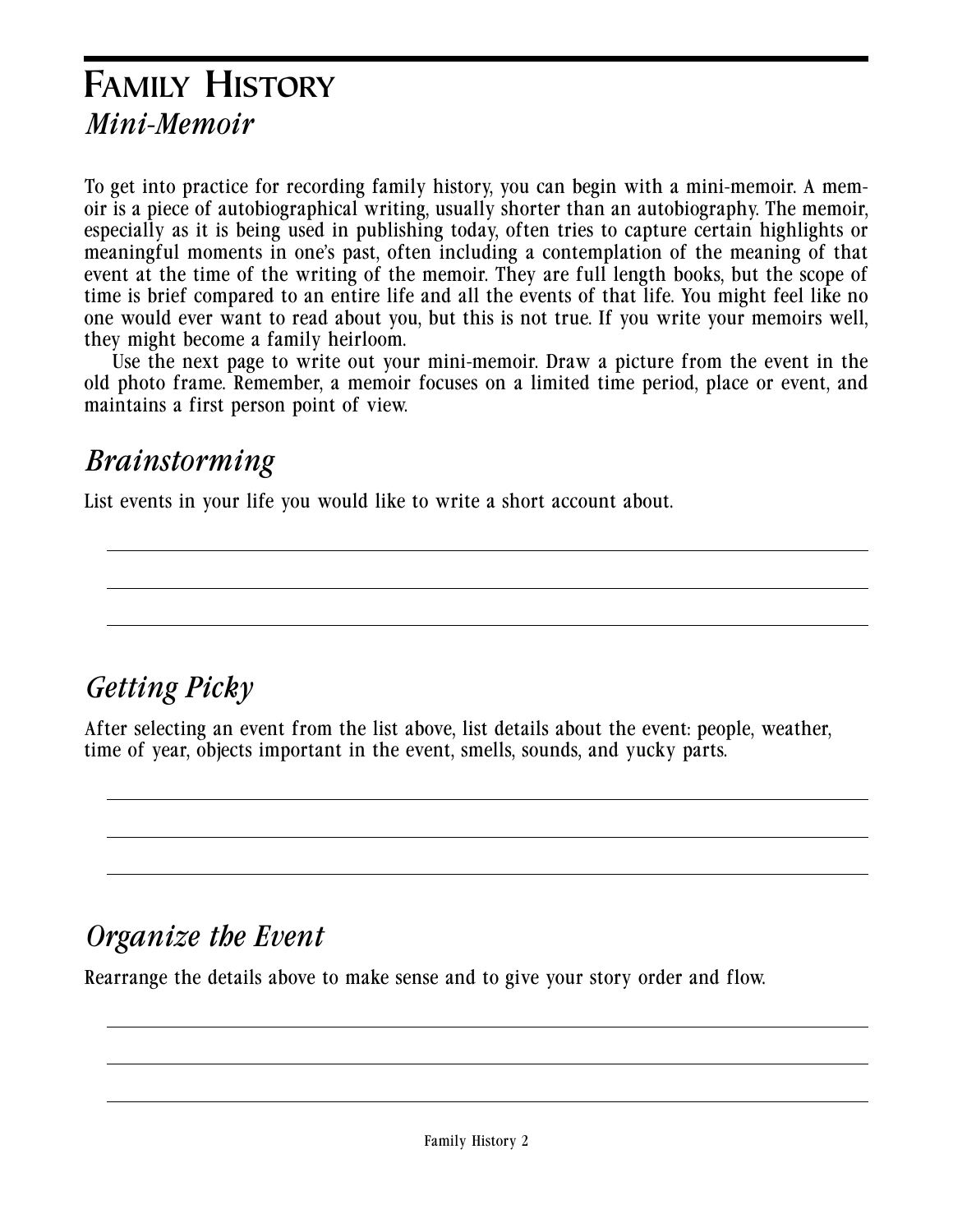# **FAMILY HISTORY** *Mini-Memoir*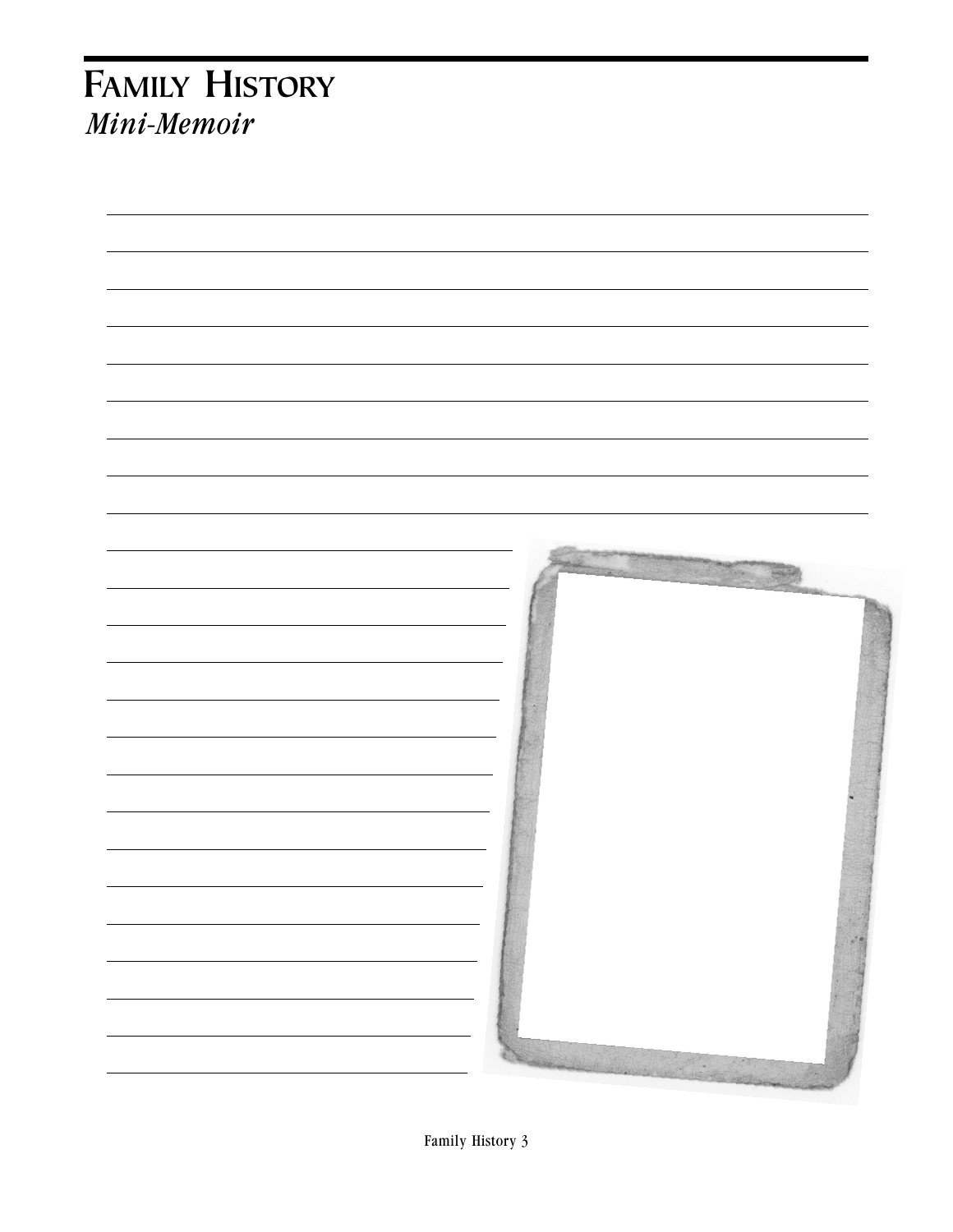## **FAMILY HISTORY** *Writing Home Movies*

Now that you have practiced writing down some history—specifically your family's history and even more specifically, *your* part in that history—it is time to preserve some history from your extended family. After the barbeque, before your mother gets out the dessert, take out a pad of paper and pen and quiz a family member for interesting things in their history or stories from the family's collective history. There are fascinating stories in even the most ordinary lives, and all we have to do is find them and bring them to the page. Using colorful language and developing lush stories is all we need to do to keep our memoirs from becoming a boring history lesson. Keep in mind that what you write are like home movies: if you don't make it interesting to readers that don't know you, they most likely won't be much more interesting to those who do.

*Following are some questions to ask. The more questions you add to this list, the better your family history will be.*

What is your full name?

When were you born and where?

Where do you live and who do you live with?

Why were you given the name you have?

Have you ever had a nickname? Where did you get it?

How would you describe your family growing up?

Where did our family come from?

How long has our family been in America?